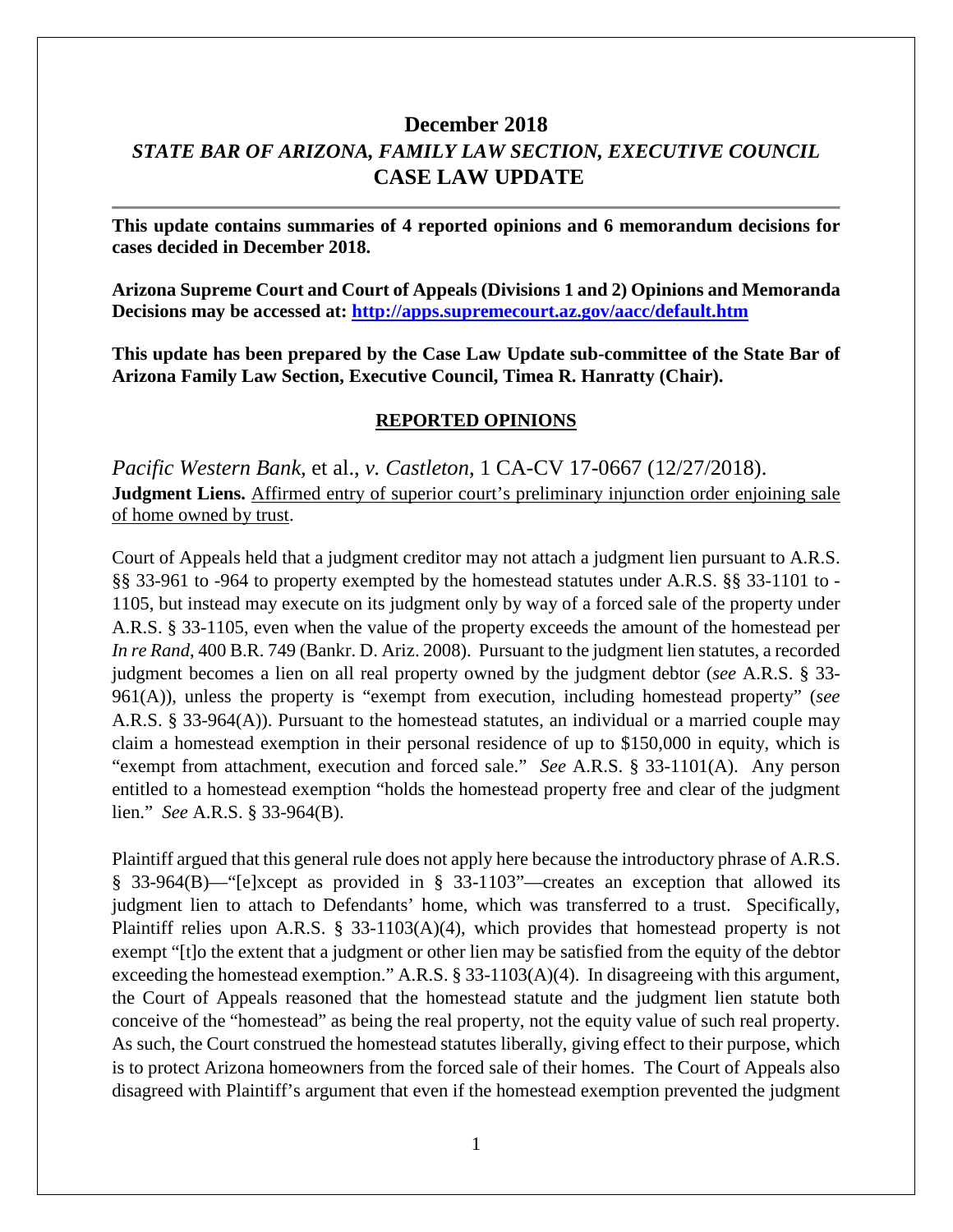lien from attaching to the home, the homeowners prior to the home being conveyed to the Defendant abandoned the protection of the homestead pursuant to A.R.S. § 33-1104(A), which provides that a homestead may be abandoned by "[a] transfer of the homestead property by deed of conveyance or contract for conveyance" or "[a] permanent removal of the claimant from the residence." The Court of Appeals reasoned that when a homestead exemption is abandoned by a conveyance of the property, the judgment lien does not re-attach to the property upon the sale because a judgment lien does not "revive" upon the sale of homestead property. *See Sec. Tr. & Sav. Bank*, 29 Ariz. 325, 332 (1925).

### *Davis v. Davis*, 1 CA-CV 18-0037 FC (12/11/2018).

**Evidence and Interpretation of Rules 10 and 12 Arizona Family Law Procedure.** Affirmed order that Court-Appointed Advisor ("CAA") is not bound by Rule 12 and even if recordation was required, Father did not show any prejudice from the admission.

The Court appointed a CAA pursuant to Rule 10, which does not require a CAA to record contact with children, as opposed to Rule 12 that requires a "court" interview be recorded. The Court of Appeals held that CAAs are not bound by Rule 12 and not included in the definition of "court," which includes the assigned judge, Conciliation Services, or other third party professional. The Court of Appeals further found that even if the CAA was required to record the child interviews, Father was unable to show he was prejudiced due to the admission of the Report as the record was full of other evidence supporting the Court's orders, including some orders that were contrary to the CAA's recommendations.

# *Prouty v. Hughes and Prouty v. Kafka*, 1 CA-CV 16-00397 FC and 1 CA CV 16- 0402, consolidated (12/11/2018).

**UCCJEA Jurisdiction to Modify Foreign Child Custody Order; Registration Requirements**. Affirmed trial court's rulings that it had jurisdiction under A.R.S. § 25-1033 to modify foreign custody order and that registration of custody order was not required to modify the custody order under the UCCJEA, as it would be to enforce or modify a support order under UIFSA.

In 2008, Mother and Kafka ("Father") entered into a custody agreement regarding their daughter in Illinois, which awarded Mother sole legal decision-making, primary physical custody, and unspecified parenting time to Father. Thereafter, Mother and daughter moved to Arizona after Mother began a relationship with Hughes.

In 2012, while a Nebraska resident, Father filed the Illinois order in Arizona and a petition to modify the Illinois order with an *ex parte* motion for temporary orders. Mother, Father, and Hughes entered into a Rule 69 agreement resolving Father's temporary orders motion, whereby Mother, Father, and Hughes agreed that Hughes would have temporary physical custody of the child, Mother would have supervised parenting time, and Father would have parenting time in Arizona once a month. Father's petition to modify for final orders remained pending.

In May 2013, Father filed to modify the temporary orders. At the hearing, the Arizona Court requested he register the Illinois order pursuant to A.R.S. § 25-1055, which he did in August 2013. Also in August 2013, Mother took the daughter back to Illinois, without notice. In November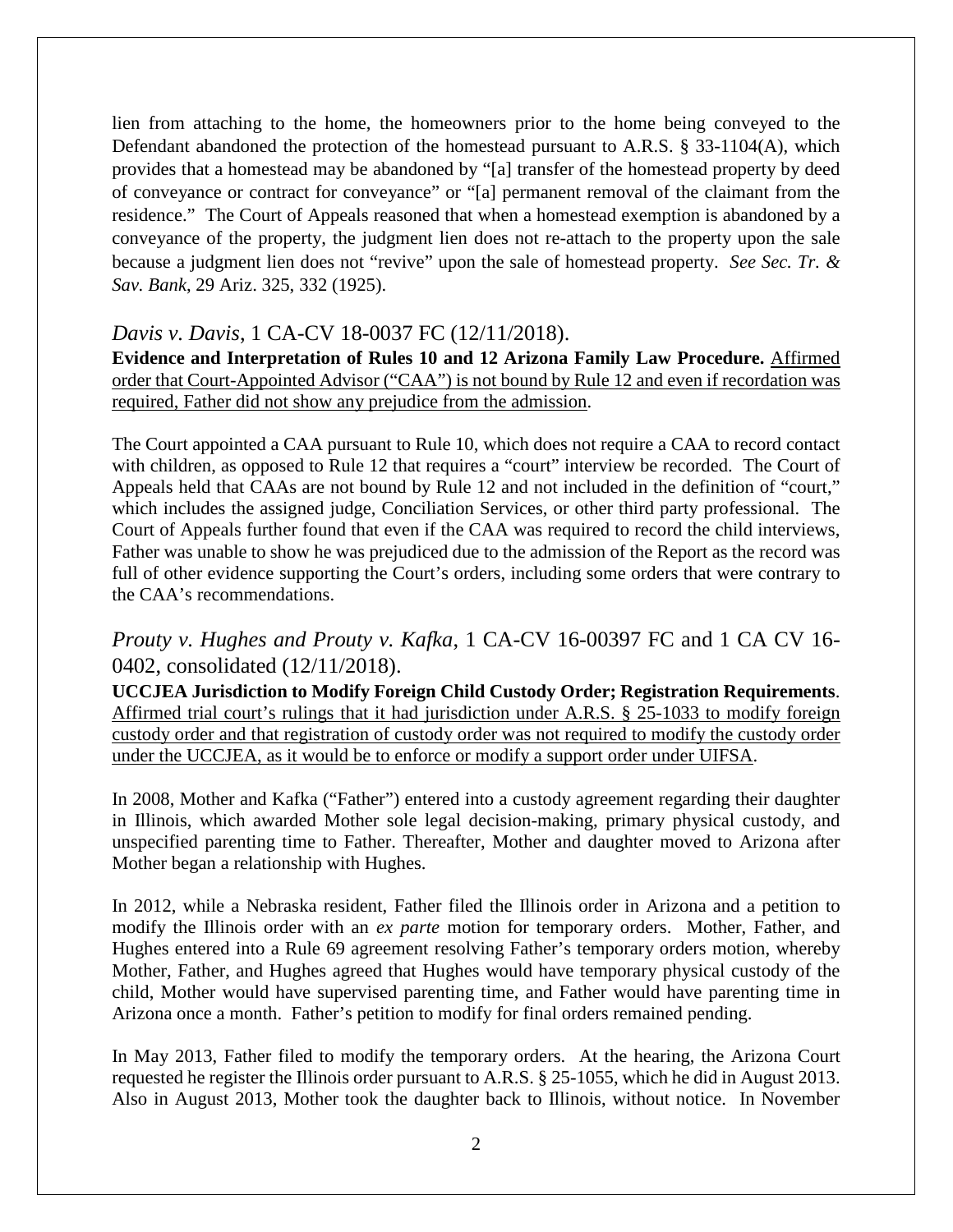2013, the Arizona court entered additional temporary orders, including granting Father and Mother temporary joint legal decision-making, ordering the daughter to reside exclusively with Father, and issuing a warrant to take physical custody of the daughter. When Father attempted to enforce the warrant in Illinois, Mother obtained an emergency restraining order, alleging Arizona did not have jurisdiction over the daughter as she and Mother were only in Arizona "temporarily," their primary residence was Illinois, and Father had not registered the Illinois orders properly because he did not personally serve Mother. Father then filed an emergency motion in Arizona to enforce the warrant and in December 2013, the Arizona Court entered findings of fact and conclusions of law affirming the warrant and all prior orders, including that Mother and the daughter resided in Arizona and that Mother had conceded Arizona was the home state of the child under the UCCJEA.

Shortly after entry of the December 2013 Arizona orders, the parties appeared in Illinois court, where the court also found Arizona was the proper forum and ordered the Arizona custody warrant was immediately enforceable.

Mother then urged the Arizona court to reconsider its December 2013 orders, arguing she did not receive proper notice of the registration as it was not sent to her Illinois address. The Arizona court upheld its December 2013 orders and found that the fact that Mother failed to update her address with the Court did not invalidate registration or enforceability. Four months after failing on her Motion for Reconsideration, Mother filed a Motion to Dismiss for lack of jurisdiction in Arizona, which the Court also denied and again affirmed its December 2013 findings and orders.

After Father filed a petition for contempt in Arizona in May 2014, the Arizona court set a UCCJEA conference with the Illinois court due to Father's supplement to his petition indicating Mother was trying to serve Father with an OOP, listing the daughter as a protected person. The Illinois court again found Arizona was the proper forum under the UCCJEA, that Mother was using the Illinois courts because she disagreed with the Arizona orders, and vacated the OOP.

In January 2016, the Arizona court held a 2-day trial, after which it granted Father's petition to modify legal decision-making and parenting time on a final orders basis.

Mother appealed, arguing Arizona did not have subject matter jurisdiction to modify the Illinois order because it was not properly registered, and therefore, all subsequent orders were void. Mother cited to *Glover* in support of her arguments on appeal.

The Court of Appeals distinguished *Glover*, as the order at issue in that case was one of support, governed by UIFSA. The Court of Appeals found that unlike UIFSA, the UCCJEA does not require a foreign *custody* order be registered in order to confer jurisdiction on the Court before it is modified as the language in A.R.S. § 25-1055(A) regarding registration is permissive (uses the word "may") and specific provisions for modifying another court's custody order are set forth in the UCCJEA at A.R.S. § 25-1033, regarding jurisdiction. The Court of Appeals cited heavily to the comments to UIFSA, which form the basis for the Court's conclusion that Father was not required to register the Illinois custody orders for purposes of modification, as the "UCCJEA places its focus on the factual circumstances of the child, primarily the 'home state' of the child; personal jurisdiction to bind a party to the custody decree is not required" as it is under UIFSA, since personal jurisdiction is necessary to bind an obligor to the payment of a support order. The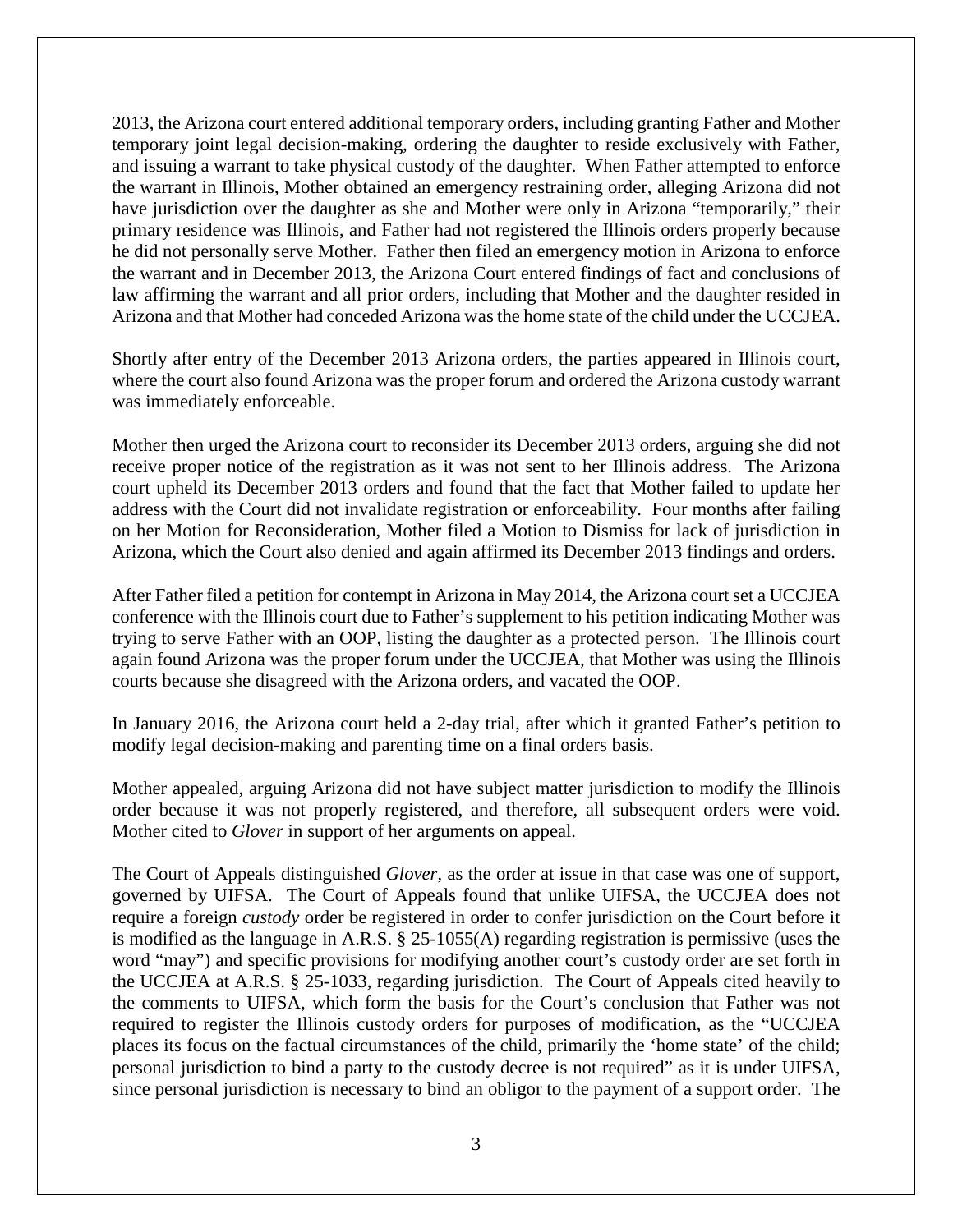Court of Appeals further found that all of the A.R.S. § 25-1033 jurisdictional requirements were satisfied by virtue of the trial court's findings.

*Vera v. Hon. Rogers/Chaidez*, 1 CA-SA 18-0229 (12/4/2018).

**Order of Protection; Temporary Orders; Joint Hearing**. Denied Father's request that family court amend OOP after OOP had already been affirmed by another superior court judicial officer.

In April 2018, Mother obtained an Order of Protection ("OOP") against Father in municipal court, which included the children. Father then petitioned to establish parenting orders in superior court and after realizing Mother had left the state with the children, Father filed for emergency temporary orders, seeking an immediate return of the children to Arizona. Father's emergency motion was denied on an *ex parte* basis, but was set for a hearing. In the meantime, Father was served with the OOP, which he had transferred to the superior court for consolidation with the family court case, but the superior court assigned the OOP case a new FC number.

At the temporary orders hearing, prior to which Father filed a pretrial statement notifying the court that the OOP had been transferred to the superior court, the family court awarded Mother sole legal decision-making and ordered long-distance parenting time for Father. The family court made no mention of the OOP, which prohibited Father from having contact with the children. Both parties challenged the temporary orders as conflicting with the OOP, among other grievances. The family court denied both parties' requests for reconsideration and mistakenly noted that the OOP had not been transferred to the superior court under a new case number, despite that there was a case note in the digital files stating it indeed had been, of which the Court of Appeals took judicial notice.

Due to the family court's ruling, Father requested a hearing on the OOP, which occurred before a different judicial officer. The commissioner handling the OOP hearing determined that the temporary parenting time orders would become effective only if the court modified the OOP so it proceeded with the hearing on the OOP. The commissioner affirmed the OOP. Father then filed for special action relief, requesting an order that the family court amend the OOP so that the family court's temporary parenting time orders could be effectuated.

The Court of Appeals found the issue one of first impression, as it concerned "the interplay between the procedural rules and statutes governing protective orders and family law proceedings." The Court of Appeals ruled that the superior court has authority to hold a joint hearing regarding temporary parenting time orders and OOPs, but is not required to do so. The Court of Appeals further held that the family court does not have authority to amend the OOP, reasoning that though the superior court may act to harmonize parenting-time and OOPs, its authority to do so is limited by the authority granted in the statutes and rules regarding OOPs, and it cannot engage in horizontal appellate review of another judicial officer's decision to affirm an OOP, as once it is affirmed, it is final, and the litigant's only recourse thereafter is appeal. The Court of Appeals distinguished *Courtney* as in that case, the OOP had been issued, contested, and affirmed in the municipal court before being transferred to the superior court, which is where the mother in that case asked the OOP be amended due to the pending proceeding. Once the hearing on the OOP is held in superior court, an affirmed OOP can only be amended by the superior court on request of the protected person or by appeal, neither of which occurred here.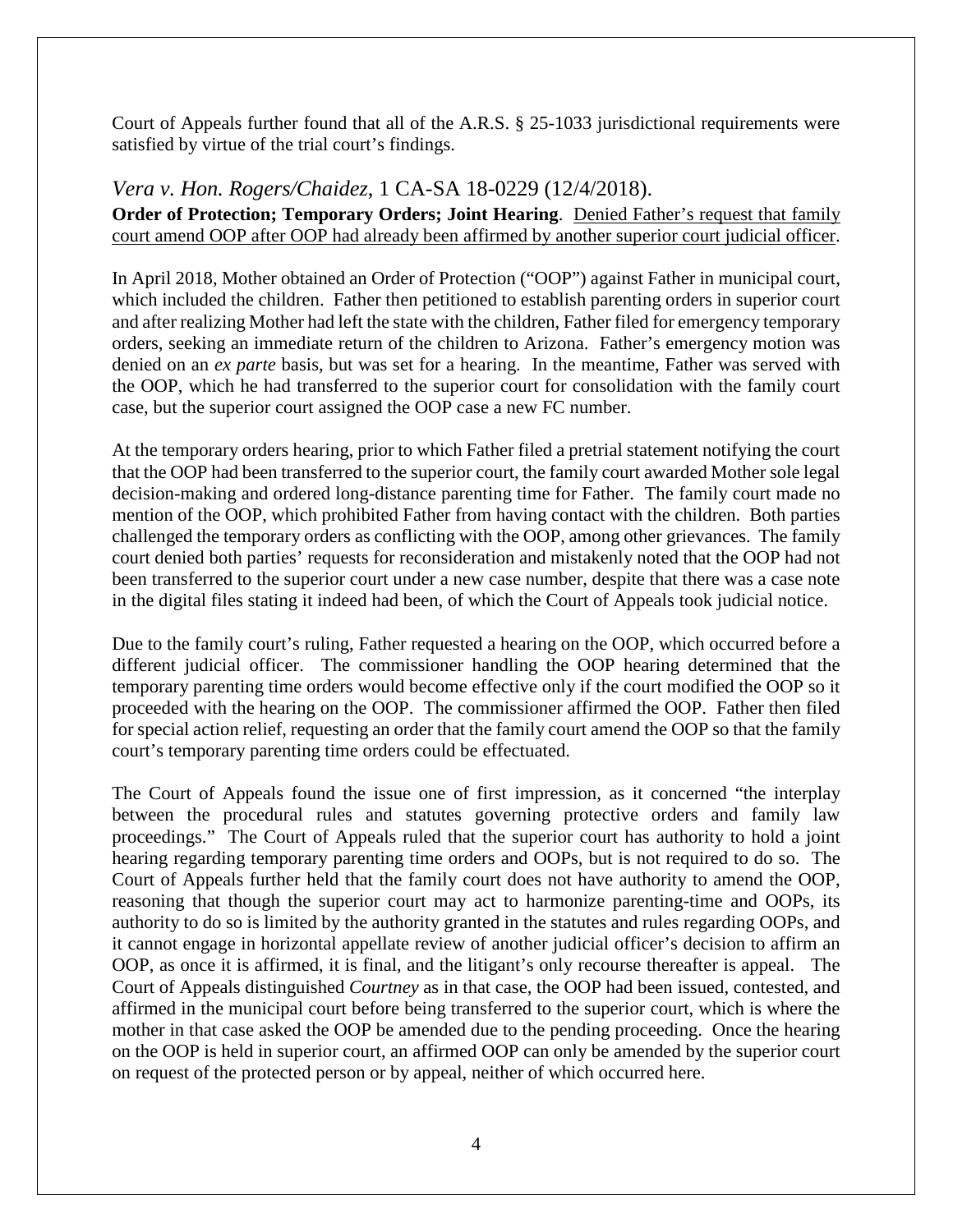The Court of Appeals further reasoned that Father had two options after the family court denied his motion to reconsider the inconsistent orders: (1) file a special action petition challenging the denial based on the court's erroneous factual premise that it could not harmonize the temporary parenting time orders and the OOP because the OOP case had not been transferred to the superior court; or (2) ask for a hearing on the OOP. Father chose the latter option, did not prevail at the hearing, and then sought relief from the Court of Appeals to circumvent the OOP ruling. Under the Rules of Protective Order Procedure, Father is bound by the strategy he chose.

#### **MEMORANDUM DECISIONS**

*Yazbeck v. Yazbeck*, 1 CA-CV 17-0676 FC (12/27/2018). **Child Support Deviation**. Affirmed trial court's finding of a substantial and continuing change of circumstances warranting modification of child support, but remanded for reconsideration of child support amount.

The parties agreed that after Father's spousal maintenance obligation to Mother terminated he would pay Mother an upwards deviated child support amount of \$5,000 a month until the child graduated from high school. Father petitioned to modify the support alleging his income had decreased and Mother's income had increased. The family could found the decrease in Father's income to be a continuing change of circumstances, but in determining the new support obligation reduced the support to \$3,900 which the court explained was the same 22% proportionate decrease in Father's income. The court further noted the parties had previously agreed to the upwards deviation. Father appealed and Mother cross-appealed.

First, Mother claimed the child support amount was non-modifiable, as the parties had agreed the support would continue until the child graduated from high school. The appellate court noted the difference between the statutory authority for non-modifiable spousal maintenance pursuant to A.R.S. §§ 25-317 and -319, and the statutory authority for modification of child support pursuant to A.R.S. §§ 25-317 and -503. A court is not bound by any agreement as to child support and may consider a change of circumstances. Mother then argued that there was no change of circumstances based on Father's income. The court, however, noted that Mother's own increase in income was a substantial and continuing change of circumstances.

Father challenged the court's presumptive deviation, and the appellate court agreed. Citing *Nia v. Nia*, the court noted that once the court has found a change of circumstances from a prior deviated order, the court must review the situation anew. There is no presumption of a deviation. The burden is on the parent wishing for the deviation to show anew that the application of the Guidelines is inappropriate or unjust and then the court must examine the best interests of the child.

In this case, the court started with the deviated amount, and reduced it in proportion to Father's reduction of income, which was an error. The court must find evidence to support a deviation, other than a prior deviation. Neither party presented any evidence regarding the child's reasonable needs or lifestyle. Thus, the matter was remanded to determine if the court should consider whether Mother's claim for an upwards deviation was appropriate.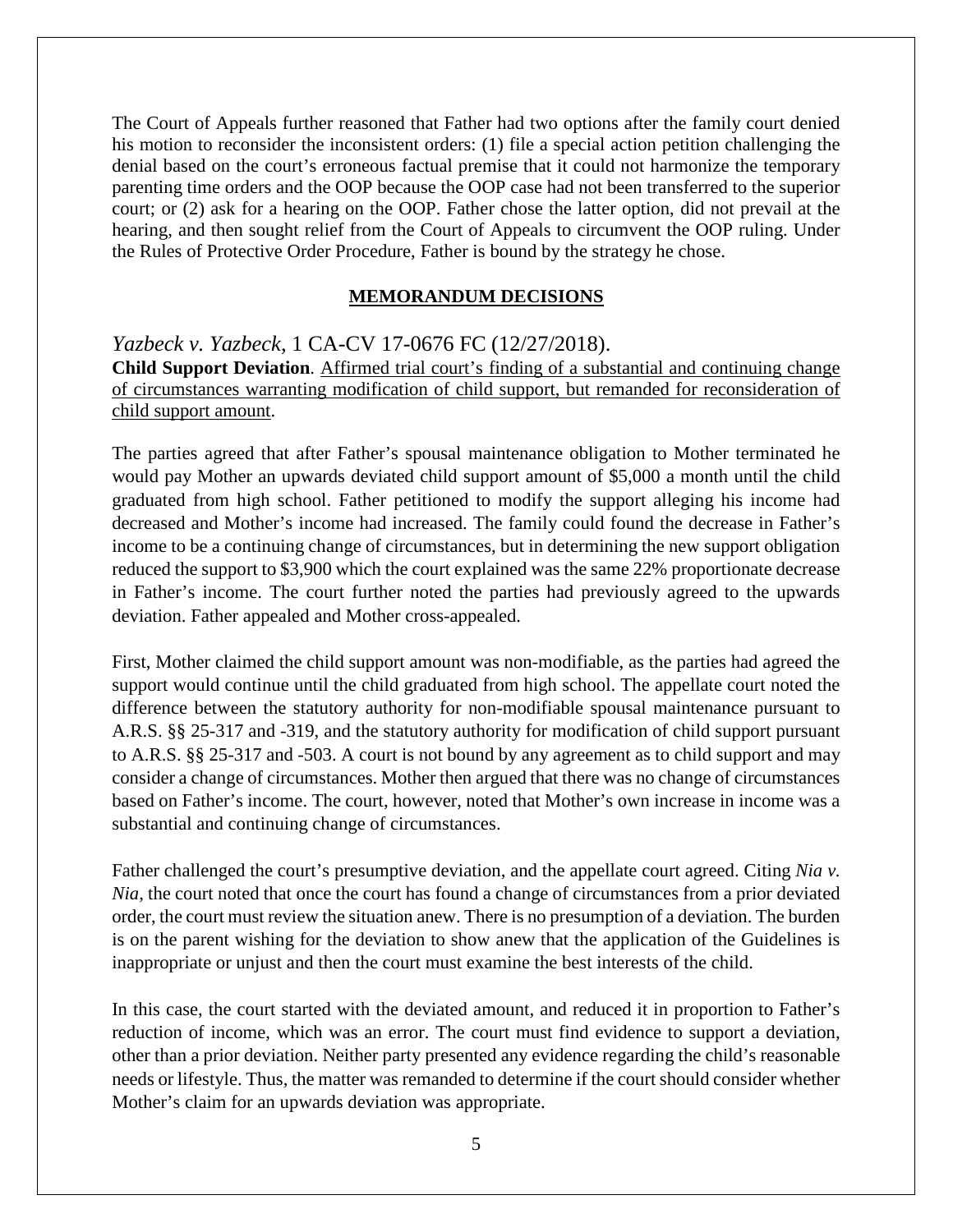### *Cerny v. Cerny*, 1 CA-CV 18-0065 FC (12/20/2018). **Spousal Maintenance**. Affirmed dismissal of petition to terminate spousal maintenance.

Parties entered into agreement for non-modifiable spousal maintenance to Wife of \$8,000 per month for 90 months. Nine months after the divorce, Wife shot Husband in the chest. Husband stopped paying maintenance and Wife filed for contempt. Husband responded by requesting termination of maintenance. Court of Appeals held that the trial court properly dismissed Husband's request as the parties' agreement removes jurisdiction from the court to modify or terminate a non-modifiable spousal maintenance provision in the Decree. The court does retain jurisdiction to assess an equitable defense to collection proceedings. An evidentiary hearing must be conducted to determine the validity of an equitable defense.

# *Tyrrell v. Tyrrell*, 1 CA-CV 18-0096 FC (12/18/2018). **Spousal Maintenance.** Affirmed order terminating spousal maintenance.

Parties married in 1957 and divorced in 1997. The Decree ordered Husband to pay \$1,750 to Wife until either party died or Wife remarried. Husband moved to modify or terminate spousal maintenance in 2017 because he was 82 years old, his company was in serious debt, and he wanted to retire. At trial in 2017, Husband presented evidence regarding his income and potential assumption of his business and the business debt by someone else. Wife also presented evidence of her assets, income, and debts, which the trial court found was sufficient to sustain Wife's reasonable needs. The trial court found that Husband had met his burden of proof as to a substantial and continuing change in circumstances. The court then analyzed the factors set forth in A.R.S. § 25-319(B), noted that both parties were in their 80s and unable to earn an income in the work force, and ordered spousal maintenance to terminate on January 1, 2018. Wife moved for a new trial, which was denied, arguing in part that the business acquisition was speculative.

The Court of Appeals found that the trial court's consideration of Husband transferring ownership of the business and his retirement were inappropriate as neither of those circumstances had yet occurred. However, sufficient other evidence supported the trial court's decision finding that a change in circumstances warranted a modification of spousal maintenance. As such, the court did not abuse its discretion by terminating Husband's spousal maintenance obligation.

### *Burkhalter v. Jangula*, 1 CA-CV 18-0139 FC (12/18/2018). **Sole Legal Decision-Making.** Affirmed award of sole legal decision-making to Father.

In August 2017, Mother petitioned the lower court to establish legal decision-making, parenting time and child support for the parties' minor child. Both Mother and Father were seeking sole legal decision-making authority and to be named as the primary residential parent. Mother was further seeking an order that Father's parenting time be supervised and that Father be ordered to pay child support to her. The lower court granted Father sole legal decision-making authority and further granted both parties unsupervised parenting time. The lower court also ordered Father to pay child support to Mother. Mother timely appealed.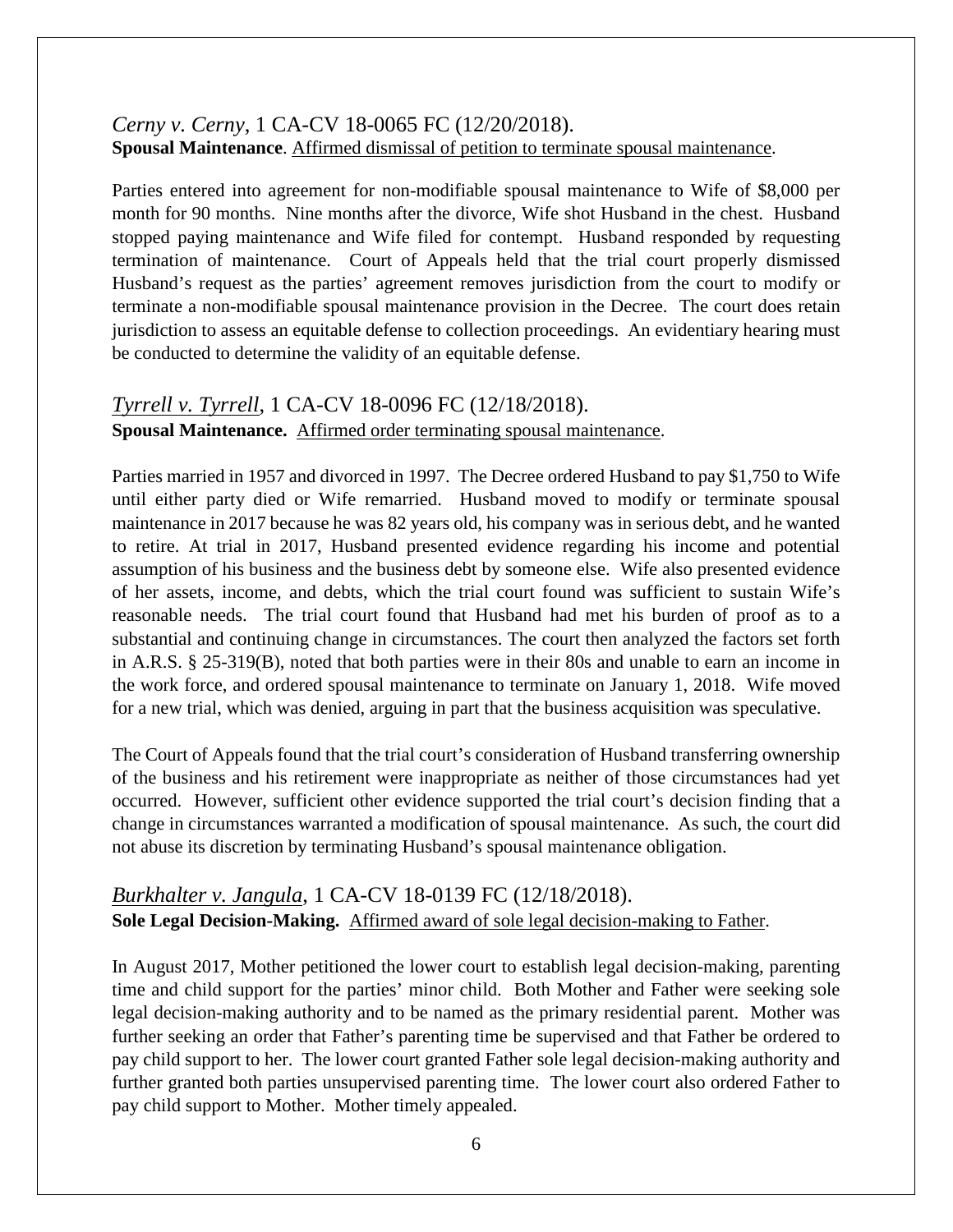Mother argued the lower court erred by granting Father sole legal decision-making because the court's findings were hearsay, untrue and based on Father's lies. Father argued that Mother waived her contentions because she failed to cite to the record in her opening brief. The appellate court agreed with Father's point that Mother's opening brief was lacking but declined to apply waiver, instead preferring to resolve the case on its merits in consideration of the child's best interests.

After consideration, the appellate court determined that the lower court did apply the relevant statutory findings in its ruling. Therefore, the appellate court reviewed the lower court's decision for an abuse of discretion. Applying *Hart v. Hart*, 220 Ariz. 183, 185-86, ¶ 9 (App. 2009), the appellate court held that the lower court did not abuse its discretion as it: 1.) properly considered the factors set forth in §§ 25-403(A), -403.01(A), and -403.01(B); 2.) made appropriate and specific findings regarding all relevant factors; and, 3.) stated the reasons for its decision in the best interests of the parties' child.

#### *Prouty v. Hughes*, 1 CA-CV 16-0397-FC (12/11/2018).

**Trial Time; Attribution of Income; Discovery Sanctions; Attorneys' Fees.** Affirmed all trial court orders in this Memo Decision (*also see* Published Opinion issued same date).

The case involved legal decision-making and parenting time issues involving the fathers of two of Mother's children. Mother engaged in various overt actions contrary to the best interests of the children including relocating without parental or court consent, refusing to return Daughter despite Court orders and various other actions that the trial court found unreasonable. The trial court also addressed Mother's mental health issues, her threat to kill herself and Daughter, and her false accusations against the respective fathers. The case went to trial in January 2016. The superior court awarded each father sole legal decision-making. Mother was ordered to undergo counseling prior to exercising supervised parenting time with both children. The court awarded one of the father's child support and both attorney fees. Mother timely appealed regarding various rulings.

The Court of Appeals affirmed the trial court's time limitations as they applied to Mother, ruling that a superior court has broad discretion to impose reasonable limitations on trial proceedings. The superior court repeatedly cautioned Mother that she was spending time on issues previously decided and that were not relevant to the permanent custody orders. Mother was late returning from a break and failed to comply with pretrial deadlines. Mother was able to still present evidence, cross-examine both fathers, and a parenting time supervisor. Mother presented evidence that addressed the major issues. The Court of Appeals emphasized that courts need not "indulge inefficient use of time by parties or their counsel". In addition, Mother must show prejudice as a result of the trial time limitations and she did not provide an affirmative showing of what additional evidence or witnesses would have made a material difference. The Court of Appeals concluded that Mother had a meaningful opportunity to be heard and that her inability to manage her trial time in an efficient manner did not constitute a denial of due process as the trial court is not required to indulge inefficient uses of trial time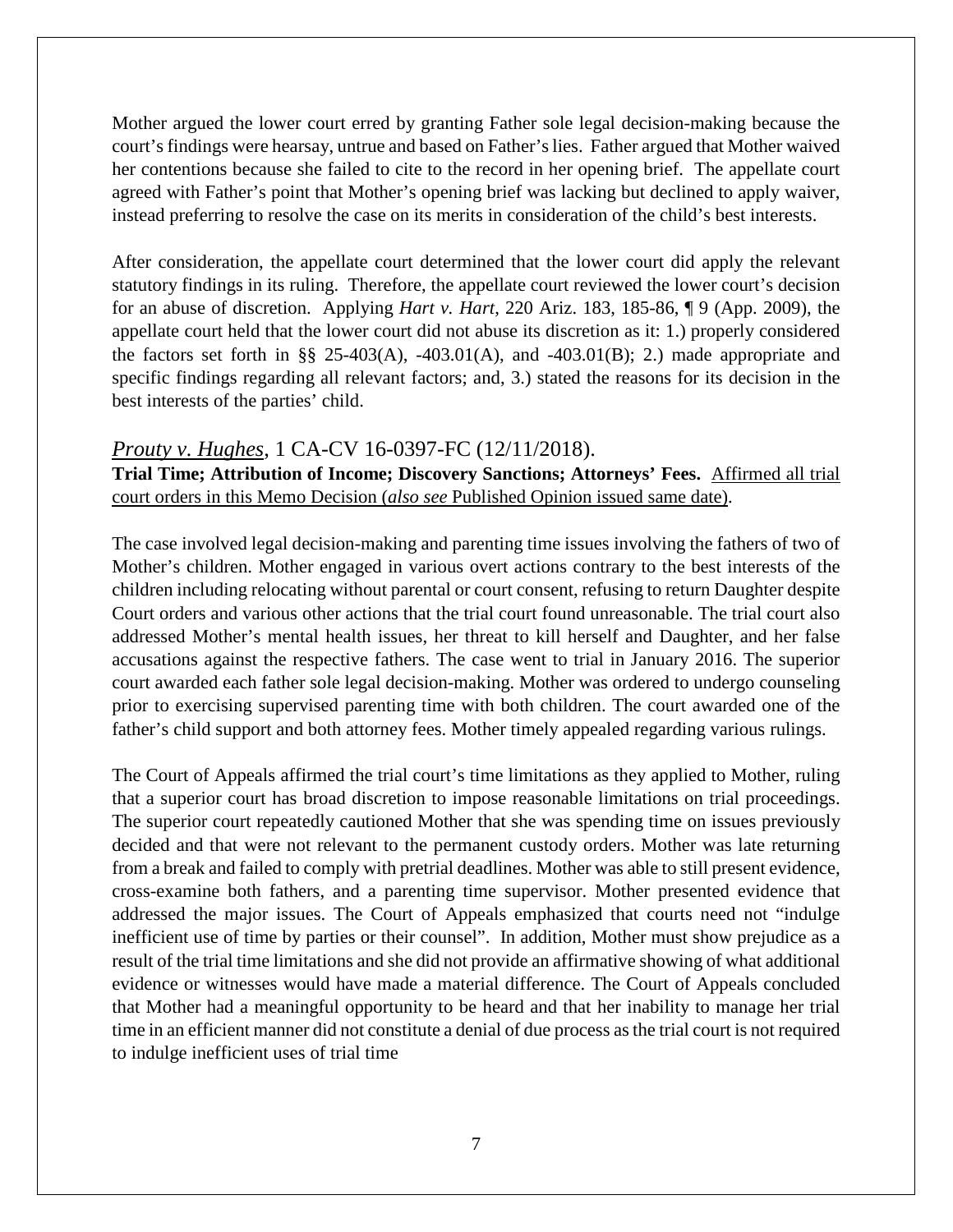As for the admission of the custody evaluation, Mother did not object to admission in her pretrial statement. The reason for her later objection was because the evaluator did not interview the children. However, such was based in part because Mother did not pay the evaluator as she was ordered to do. The trial court properly found that such failure to personally observe the children went to the weight rather than the admissibility of the report. Mother also argued that there was no foundation laid for the admissibility of the report as the evaluator did not testify. Again, Mother failed to make such objection at trial, had the opportunity to call the evaluator as a witness herself, and had ample notice of the Court's appointment of the evaluator. The trial court also did not rely entirely upon the evaluator's report and made specific findings supported by other witness testimony and evidence presented. Mother's objections pursuant to Rule 702, were deemed waived as such were not addressed in her pretrial statement.

Regarding the child support order, the trial court precluded Mother from presenting evidence regarding her income, financial resources, and health of her youngest child (from a third father) that she claimed required her to stay at home and not work. Despite prior court orders, Mother did not provide disclosure regarding such issues and did not answer discovery requests regarding same. The Court of Appeals held that the trial court properly attributed income to Mother based upon prior years' earnings and a prior job offer because the trial court may disallow testimony regarding income as a proper sanction where a party did not comply with discovery requests and court orders. The court may then attribute income based upon other evidence. Mother did not establish why her failure to comply with the discovery requests or orders were reasonable, thus the trial court's sanctions were appropriate pursuant to Rules  $65(B)(2)(b)$  and  $76(D)(1)$ . Mother also argued that such finding was contrary to a prior finding that she was indigent in 2012. However, the trial court had the discretion to find Mother's testimony not credible and received additional evidence after the 2012 finding that supported the conclusion that Mother was no longer indigent.

Regarding the attorney fees award in favor of the fathers, the Court made findings that Mother made false accusations against the fathers, violated discovery orders, and filed petitions and motions that were not in good faith, not grounded in fact or law, and/or were filed for an improper purpose. As such, the trial court's award of fees was no longer discretionary and became mandatory pursuant to A.R.S. §§ 25-324(B), -414(C), -415(A), and Rule 65, ARFLP. Because such award was not pursuant to A.R.S. Section 25-324(A), the party's respective financial resources was not relevant.

### *Withrow,* et al. *v. Mizelle*, 1 CA-CV 18-0090-FC (12/4/2018). **Grandparent Visitation.** Affirmed dismissal of petition for grandparent visitation.

The child was born in 2015 to parents who were both incarcerated on drug charges. Mother gave her sister permission to care for the child and the child has since lived with the aunt. The month after the child's birth, Father filed a paternity petition and the aunt filed a petition a few months later in juvenile court to terminate Father's parental rights, on the basis that she had Mother's consent to adopt the child. The same month, Father's parents also petitioned for third party custody and grandparent visitation. The trial court stayed the family court proceedings pending a final